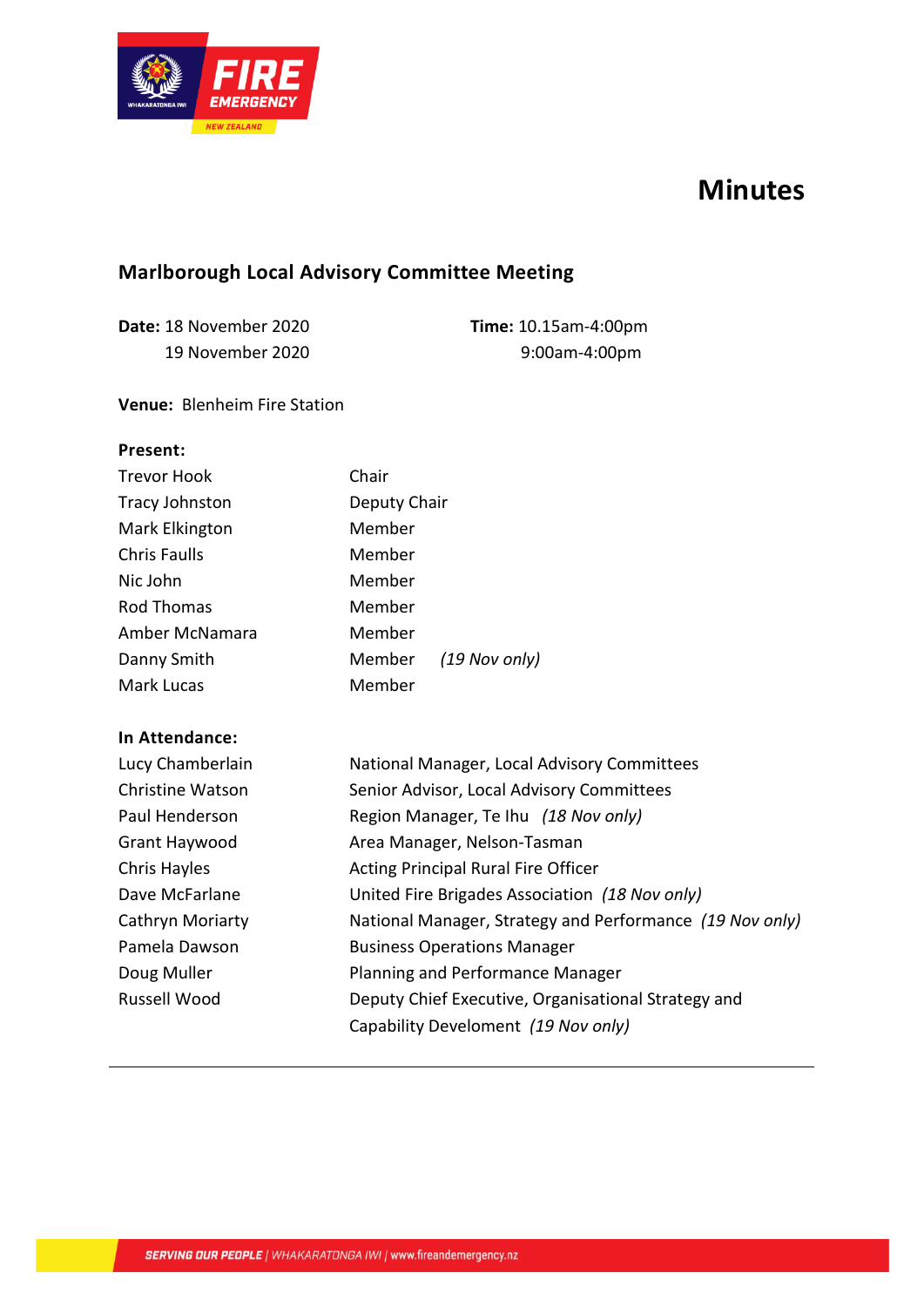The Marlborough Local Advisory Committee (the Committee) and the Te Ihu Regional Leadership Team (RLT) met at the Blenheim Fire Station over two days. This second meeting of the Committee was an opportunity for the Te Ihu region team to provide more detailed operational information and for Committee members to consider which community sectors they wish to prioritise in this first year.

## **Wednesday 18 November**

## **Welcome**

The meeting opened with a karakia and a welcome from the Chair to Fire and Emergency Te Ihu region staff, including the recently appointed Business Operations Manager.

## **Minutes**

The minutes of the previous meeting were confirmed as drafted (moved Trevor Hook, seconded Tracy Johnston).

## **Correspondence**

The Committee received a letter from the Fire and Emergency Board in response to its first report, which was presented to the October Board meeting. The Chair noted the Committee's thanks for the Board's letter and appreciation for its understanding of the Marlborough LAC's approach, learning about operational policies and structures before beginning to engage with the community.

## **Local operational structures and strategy**

The region team presented a deep dive into local operations, including an overview of local brigades, fire reduction programmes, fire season status, volunteer perspectives and statistics on incidents, appliance response hours etc for specific communities. The team identified challenges, risks and opportunitiesthe Marlborough LAC may consider during its engagement, particularly taking into account the solely volunteer brigades in Marlborough.

## **United Fire Brigades Association (UFBA)**

A representative from the UFBA presented to the meeting on the UFBA's role, its connections with Fire and Emergency and the ways in which it supports volunteers.

## **Volunteer Support**

The Volunteer Development Manager (VDM) outlined the leadership development, coaching and other support VDMs provide for volunteers and brigade leaders.

The day's meeting closed at 4.00pm.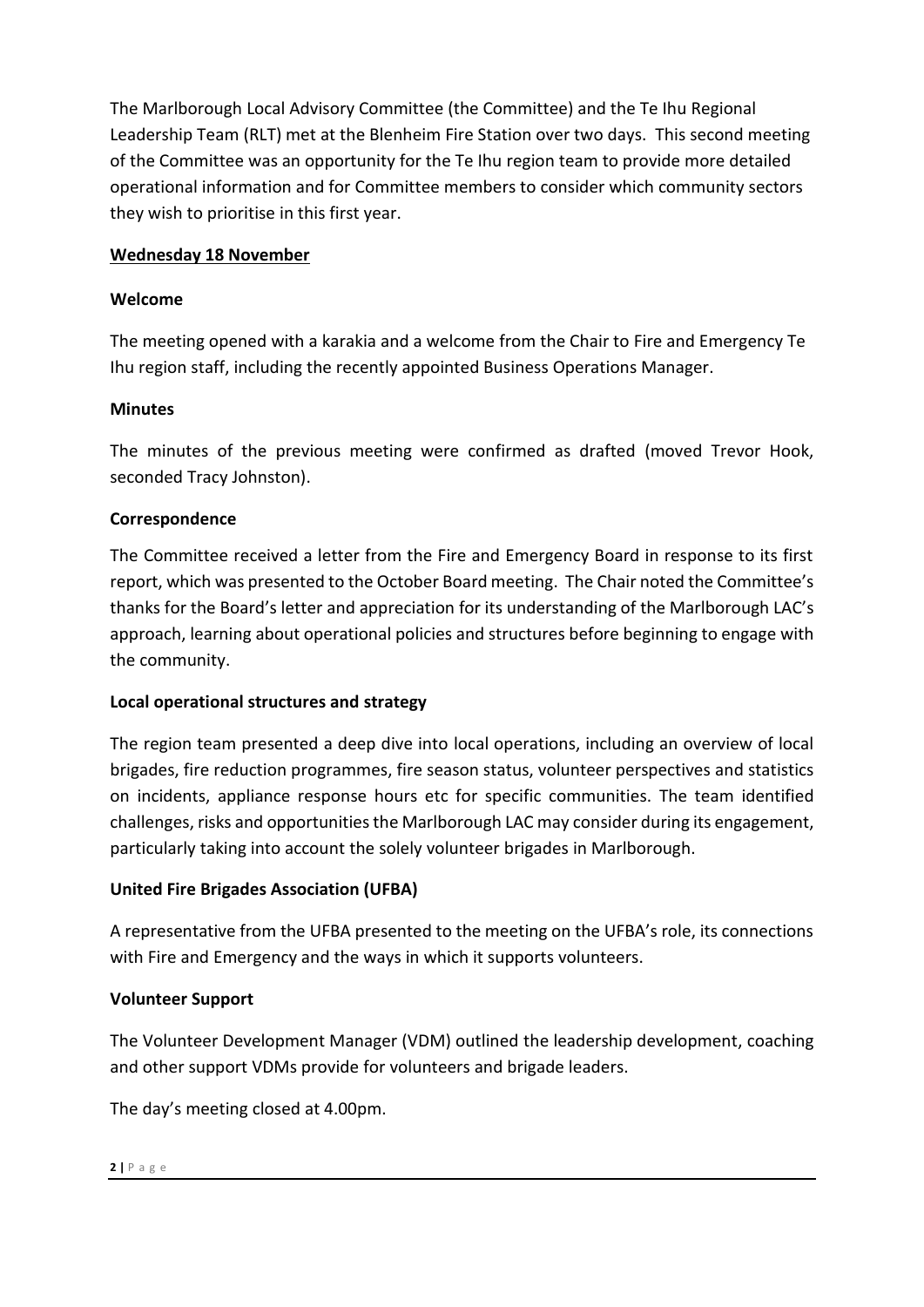#### **Thursday 19 November**

#### **Stakeholder Engagement**

Fire and Emergency staff presented an engagement toolkit for the Committee's use as members begin to engage with the community. Considering the information provided by the regional team, the Committee discussed the community sectors they wish to prioritise.

The Committee decided to focus on volunteers and employers of volunteers, looking in some depth at what motivates them, their families, employers and the community more broadly to support volunteerism and what barriers exist. Members will work to assess and promote the lifetime value of volunteerism to these different groups, support community understanding of the importance of volunteers and work to increase diversity, so that volunteers more closely reflect the community.

The Committee considered several scenarios that have arisen over the past three months in relation to approaches made to the committee, sometimes in person, but particularly in writing. A flow chart will be developed to assist members to direct correspondence through the LAC team and RLT, so that an appropriate response can be prepared and the issues raised, recorded. Over time the correspondence register will show any recurring or widespread issues.

## **Memorandum of Understanding (MOU) and Operational Service Agreements (OSAs)**

The Committee read and discussed the provisions of the national MOU with the Ministry of Education and the national OSAs with the Department of Conservation and the New Zealand Defence Force.

## **Local Planning and the 10-year Plan**

An overview of Fire and Emergency's strategy documents and update on the implementation of local planning was provided by the National Manager, Strategy and Performance.

#### **Board Report**

The Committee drafted the content of its December Board Report.

The Chair thanked the Te Ihu RLT for its detailed briefing and the National LAC Team for its support.

The meeting closed at 4.00pm.